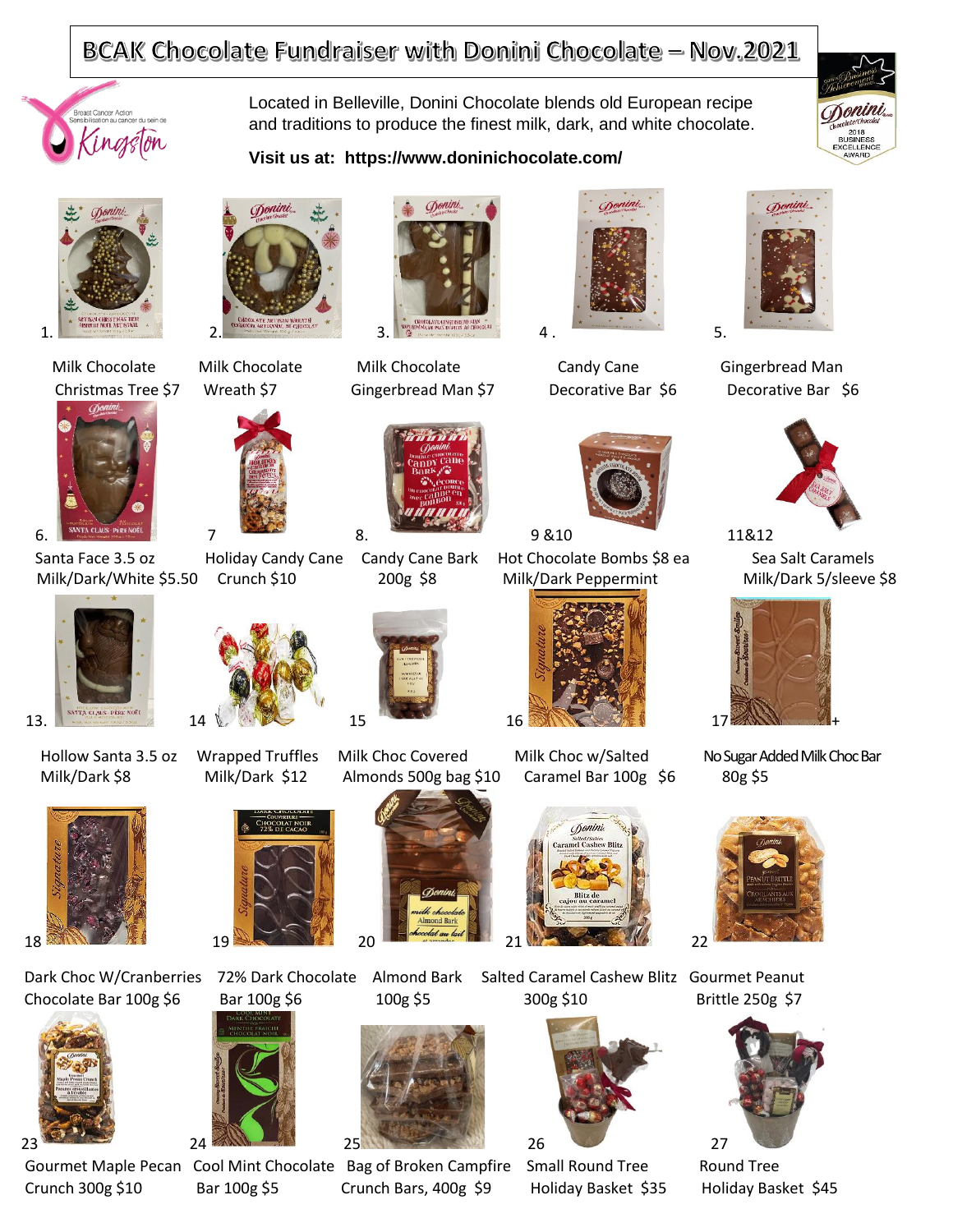

Nov. 15 - Nov 26, 2021.

 **Email: \_\_\_\_\_\_\_\_\_\_\_\_\_\_\_\_\_\_\_\_\_\_\_\_\_\_\_\_\_\_\_\_\_\_\_\_\_\_\_\_\_\_\_\_\_\_\_\_**

Pick up starting Dec 7th, 2021



| #  | Item                                                                                                             | Milk | Dark | White | Hazelnut | <b>Selling</b><br><b>Price</b>     | Quantity | \$Total |  |
|----|------------------------------------------------------------------------------------------------------------------|------|------|-------|----------|------------------------------------|----------|---------|--|
| 1  | <b>Artisan Christmas Tree</b><br>Milk Chocolate                                                                  |      |      |       |          | 7.00                               |          |         |  |
| 2  | Artisan Chocolate Wreath<br>Milk Chocolate                                                                       |      |      |       |          | 7.00                               |          |         |  |
| 3  | Chocolate Gingerbread Man<br>Milk Chocolate                                                                      |      |      |       |          | 7.00                               |          |         |  |
| 4  | Candy Cane Decorative Bar<br>Milk Chocolate                                                                      |      |      |       |          | 6.00                               |          |         |  |
| 5  | Gingerbread Man Decorative Bar Milk Chocolate                                                                    |      |      |       |          | 6.00                               |          |         |  |
| 6  | Milk/Dark/White<br>Santa Face 3.5 oz                                                                             |      |      |       |          | 5.50                               |          |         |  |
| 7  | Holiday Candy Cane Crunch                                                                                        |      |      |       |          | 10.00                              |          |         |  |
| 8  | Candy Cane Bark 200g                                                                                             |      |      |       |          | 8.00                               |          |         |  |
| 9  | Milk Chocolate Bomb (Hot Chocolate)                                                                              |      |      |       |          | 8.00                               |          |         |  |
| 10 | Dark Chocolate Peppermint Bomb (Hot Chocolate)                                                                   |      |      |       |          | 8.00                               |          |         |  |
| 11 | Milk Chocolate Sea Salt Caramels (5 pcs/sleeve)                                                                  |      |      |       |          | 8.00                               |          |         |  |
| 12 | Dark Chocolate Sea Salt Caramels (5 pcs/sleeve)                                                                  |      |      |       |          | 8.00                               |          |         |  |
| 13 | Milk / Dark<br>Hollow Santa 3.5 oz                                                                               |      |      |       |          | 8.00                               |          |         |  |
| 14 | Donini Wrapped Truffles 500g bag                                                                                 |      |      |       |          | 12.00                              |          |         |  |
|    | Milk/Dark/Milk Hazelnut                                                                                          |      |      |       |          |                                    |          |         |  |
| 15 | Milk Chocolate Covered Almonds 500g bag                                                                          |      |      |       |          | 10.00                              |          |         |  |
| 16 | Couverture Milk Choc w/Salted Caramel Bar 100g                                                                   |      |      |       |          | 6.00                               |          |         |  |
| 17 | No Sugar Added Couverture Milk Chocolate Bar 80g                                                                 |      |      |       |          | 5.00                               |          |         |  |
| 18 | 72% Dark Couverture Choc Bar w/ Cranberries 100g                                                                 |      |      |       |          | 6.00                               |          |         |  |
| 19 | 72% Dark Couverture Chocolate Bar 100g                                                                           |      |      |       |          | 6.00                               |          |         |  |
| 20 | Milk Chocolate Almond Bark 100g                                                                                  |      |      |       |          | 5.00                               |          |         |  |
| 21 | Gourmet Salted Caramel Cashew Blitz 300g                                                                         |      |      |       |          | 10.00                              |          |         |  |
| 22 | Gourmet Peanut Brittle 250g                                                                                      |      |      |       |          | 7.00                               |          |         |  |
| 23 | Gourmet Maple Pecan Crunch 300g                                                                                  |      |      |       |          | 10.00                              |          |         |  |
| 24 | Cool Mint Chocolate Bar 100g                                                                                     |      |      |       |          | 5.00                               |          |         |  |
| 25 | Campfire Crunch (S'mores) Broken Bars 400g Bag                                                                   |      |      |       |          | 9.00                               |          |         |  |
| 26 | Small Round Tree Holiday Basket                                                                                  |      |      |       |          | 35.00                              |          |         |  |
| 27 | Round Tree Holiday Basket                                                                                        |      |      |       |          | 45.00                              |          |         |  |
|    | Some Christmas items have limited quantities & are on a<br>First Come - First Served basis. Don't Delay get your |      |      |       |          | Add 13% HST: \$<br>Total Owing: \$ |          |         |  |

First Come – First Served basis. Don't Delay… get your orders in!

**Total Owing: \$\_\_\_\_\_\_\_\_\_\_\_\_\_\_\_**